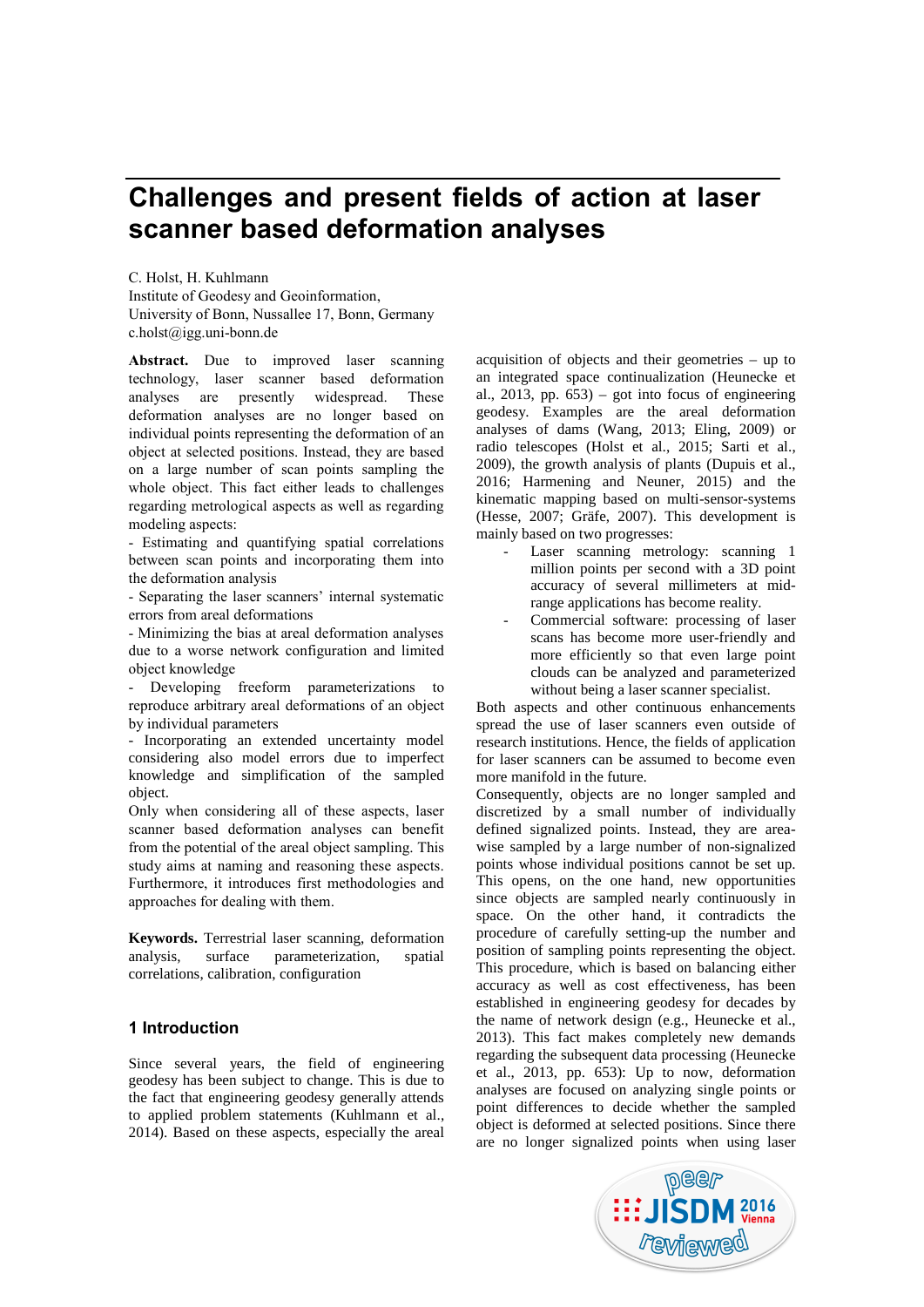scanners and, thus, also no longer identical points between two epochs, judging an object to be deformed can only be based on an areal parameterization. This fact directly leads to several challenges:

**Challenge 1:** The configuration of the parameter adjustment for deformation analysis is no longer set up by the geodetic engineer when defining the number and position of the sampling points but by the laser scanner that samples the surface circularly. Only the station of the laser scanner and the sampling density can be controlled (see Sec. 3.3).

**Challenge 2:** A surface parameterization is quested that is able to detect and parameterize deformations that are unknown and, thus, possibly spread along the whole surface (see Sec. 3.4).

**Challenge 3:** Due to the inclusion of a surface parameterization, an extended error model needs to be included. This incorporates metrological as well as model errors that arise out of imperfect knowledge and simplification of the object (see Sec. 3.5).

These challenges are all model based. Additionally, some metrological aspects need to be handled for using laser scanners even for high accuracy deformation analyses:

**Challenge 4:** Laser scanner measurements are correlated. Consequently, methods for estimating, quantifying and incorporating these correlations need to be investigated (see Sec. 3.2).

**Challenge 5:** Laser scanners suffer from internal, systematic errors leading to systematic effects in the point cloud. These effects can hardly be isolated from the areal deformations that are of interest. Thus, strategies for calibrating laser scanners should be developed (see Sec. 3.1).

All of these challenges that are very relevant for laser scanner based deformation analyses are considered in the present paper (see Sec. 3). Before, Sec. 2 gives an overview about the basics of laser scanner based deformation analyses.

While this paper does not claim to solve all of these challenges, it rather aims at naming and reasoning relevant fields of action that need to be handled in the future. First methodologies and approaches are also presented.

# **2 Basics of laser scanner based deformation analyses**

General considerations about terrestrial laser scanning for deformation analyses and several examples are given by, e.g., Eling (2009) or Wang (2013). In the present paper, only some specific aspects are depicted. The current section groups laser scanner based deformation analyses by the type of deformation, the type of reference surface and the type of surface representation. Since the deformation analysis of natural objects, e.g., landslides, also got into focus of engineering geodesy, the following statements are related each time to deformation analyses of man-made structures and natural surfaces, respectively.

# **2.1 Type of deformation**

Generally, deformations describe either geometrical changes in shape and dimension, i.e., relative movements inside the object's surface, as well as rigid body movements (Heunecke et al., 2013, pp. 92; Chrzanoswki et al., 1993). Analyzing the first category of deformations is more common at laser scanner based deformation analyses since a laser scanner is perfectly suited to acquire surfaces, their geometries and potential changes in geometry nearly continuously in space.

To analyze rigid body movements, collecting the deformation of some selected object points representing the complete rigid object is sufficient usually. Hence, if an object is assumed to move only as a rigid body, laser scanners are used only seldom for deformation analysis.

Consequently, not the position and orientation of the scanned surface is of main interest at most laser scanner applications, but inner geometrical changes of the surface itself due to relative movements. This increases the demands on a suited surface representation being able to detect even small geometrical, inner deformations.

This differentiation between rigid body movements and relative movements inside the object's surface is straightforward when analyzing the deformations of man-made structures. However, this is not the case when dealing with natural phenomena. E.g., judging whether a landslide only moves (rigid body movement) or also changes its shape and dimension (relative movement) is not a trivial task. This is, amongst others, based on the fact that natural phenomena cannot be distinguished from the environment easily as, e.g., a man-made dam can.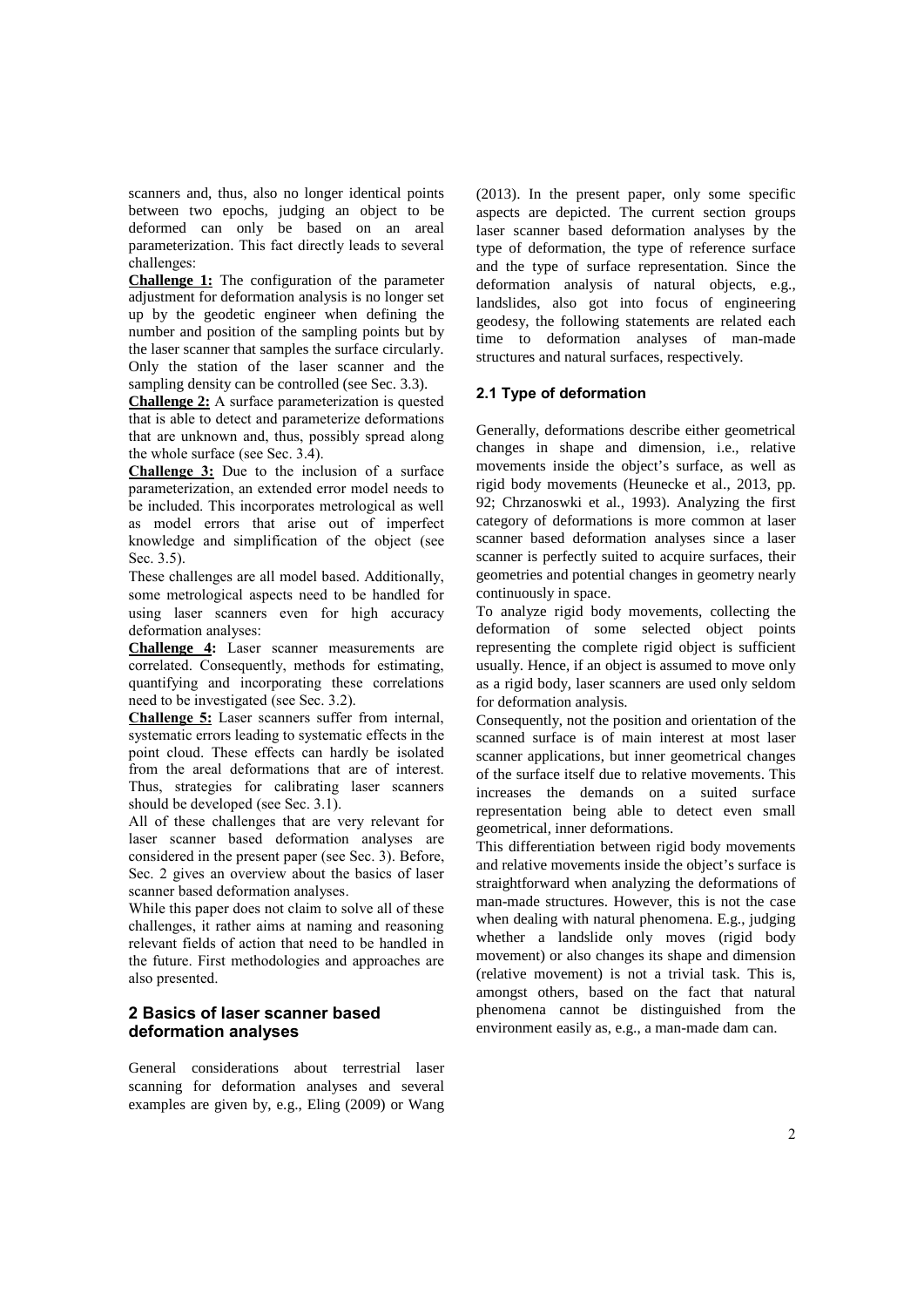# **2.2 Type of reference surface**

At the first type of reference surface, the deformation analysis is based on one single epoch. Here, areal deformations of the surface are defined as deviations from a given reference surface where the parameter values of this surface can either be also given or their estimation is part of the deformation analysis. Examples are the deformation analysis of a cooling tower with given hyperbolic parameterization (Ioannidis et al., 2006) or the deformation analysis of the main reflector of a radio telescope with a given paraboloid parameterization (Holst et al. 2015).

In the second scenario, surfaces are scanned in at least two epochs: deformations equal deviations between the surfaces of different epochs. Hence, the reference surface is not given but has been determined in a previous epoch. For the deformation analysis of a dam, see Alba et al. (2006) or Eling (2009).

When analyzing the deformation of man-made structures, a combination of both scenarios is usually performed: Since the surface is constructed, it follows certain physical rules like smoothness or straightness that are known priori due to construction plans. Consequently, reference parameterizations might exist.

Contrary, when analyzing natural surfaces, e.g., like landslides, rocks or solifluction processes – where no reference parameterization can be given due to lack of knowledge –, two or more epochs are needed to discover deformations.

# **2.3 Type of surface representation**

To compare the scanned point cloud to a reference surface or to the surface of a previous epoch, a surface representation is needed. Dependent on the choice of surface representation and the aim of the deformation analysis, the comparison is point based, point cloud-based, surface-based, geometry based or parameter-based (Ohlmann-Lauber and Schäfer, 2011).

Either the complexity of the underlying representation as well as the expressiveness increases from the first type to the latter one: While the point- and point cloud-based approaches do not consider any surface or other connection between neighbouring points of a surface, the surface-based approach only connects neighbouring points by a

mesh or other parameter-free representations. Hence, all sorts of measurement errors degrade the outcome of these three types of surface representations.

Only at the geometry- and parameter-based approach, the surface is represented based on parameters and an adjustment. While the geometry based approach only analyzes areal deviations from the reference, the parameter-based approach explicitly analyzes the estimated parameters. Examples for each representation can be found in Ohlmann-Lauber and Schäfer (2011) and Kuhlmann and Holst (2016).

Similar to Sec. 2.1 and 2.2, a division between man made structures and natural surfaces is appropriate: Man-made structures can, usually, more easily be parameterized than natural surfaces. Thus, natural surfaces are often represented only point-, point cloud- or surface-based. Since these approaches are not based on an adjustment, the spatial point distribution and the measurement noise directly impact the quality of the deformation analysis. This problem is also addressed in Dupuis et al. (2016) for the deformation analysis of leafs.

# **3 Challenges at laser scanner based deformation analyses**

As stated in the Introduction, several challenges need to be considered when analyzing areal deformations based on terrestrial laser scans. These challenges are theoretically derived, reasoned and applied to laser scanner based deformation analyses in the subsequent sections 3.1-3.5.

## **3.1 Calibration of laser scanners**

The technology of laser scanning has not yet been subjected to a quality management as is had been done for other geodetic instruments like levels, total stations or GPS-antennas. The complexity of performing a quality assessment of a terrestrial laser scanner arises out of the fact that laser scanners appear as a black-box (Walser and Gordon, 2013): their internal error sources and the pre-processing steps of the measurements are hidden from the operator.

A panoramic laser scanner is constructed by three main axes (Fig. 1), i.e., primary and secondary rotation axes and collimation axis. The first and second one are similar to the trunnion axis and the vertical axis, respectively, of a total station. The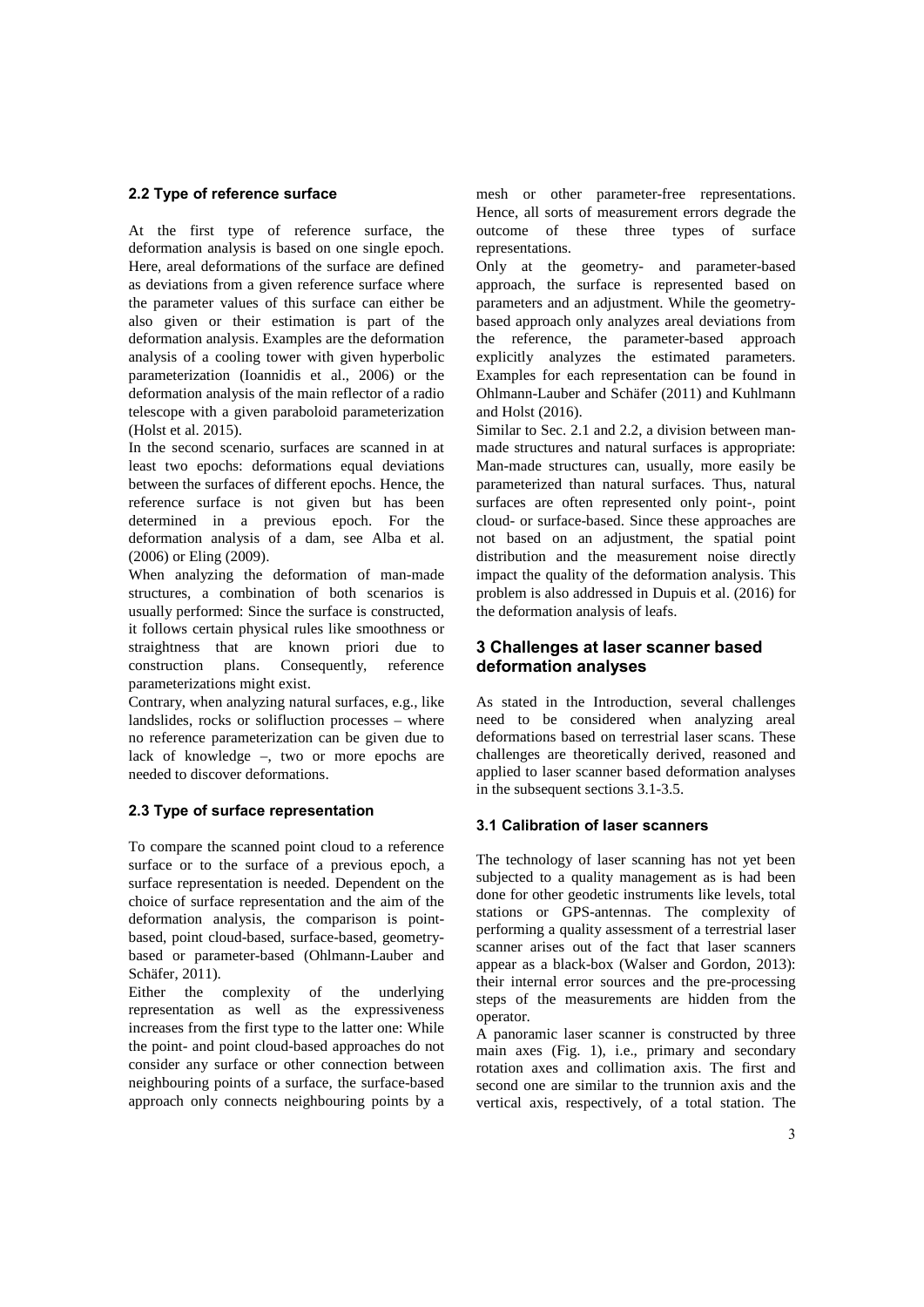collimation axis is defined by the laser beam vector after reflection at the mirror.

For scanning, a laser beam generated by a diode is aligned to the center of a mirror whose reflecting surface is inclined to the laser beam axis by 50 gon. The primary rotation axis is defined by the  $2$ longitudinal axis of this mirror whose rotation around this axis leads to the vertical deflection of the laser beam. Due to this parallelism of laser beam vector and primary rotation axis, the laser beam is deflected by an angle of 100 gon following the equality of incidence angle and emergent angle  $\cdot$ . This whole construction rotates around the secondary rotation axis that deflects the laser beam horizontally by the angle t. Similar to the construction of a total station, the three axes - i.e., primary rotation axis, secondary rotation axis, collimation axis - are assumed to be orthogonal to each other and to coincide in one point.



**Fig. 1** Internal construction of a panoramic terrestrial laser scanner.

All of these physical assumptions can only be met to a certain level of accuracy. Hence, deviations from these assumptions lead to systematic measurement errors. These can be grouped in four  $\overline{\mathbf{E}}_0$ categories (Holst et al., 2014):

- Laser: horizontal and vertical eccentricities, horizontal and vertical inorthogonalities, etc.
- Mirror: inclination error, etc.
- Axes: vertical index error, horizontal and vertical eccentricities of secondary rotation axis, horizontal and vertical inorthogonalities of primary rotation axis, etc.
- Electrooptical distance measurement: zero error, scale factor, etc.

While the first three groups of error sources are due to misconstruction of the deflection unit, the latter one describes errors of the distance measurements.

As indicated in the enumeration, the list of error sources is not exhaustive (Holst et al., 2014).

Fig. 2 exemplarily shows the effect of the inclination error of the mirror: Due to the error of

, the laser beam vector is deflected by an error of leading to errors in the horizontal direction. For the scanning of a plane in 10 m distance, the resulting systematic error of the horizontal angle t simulating an inclination error of  $=$  2.5mgon is shown in Fig. 3.

As can be seen, this error is not negligible. This especially holds for areal deformation analyses since these systematic measurement errors need to be isolated from the areal deformations. Otherwise, it is hardly possible to distinguish between deformation and measurement errors. However, this isolation is a hard task as both, the areal deformations and also the measurements errors, lead to areal deviations from the reference surface.



**Fig. 2** Effect on the beam deflection due to a inclination error of the mirror Δφ.



**Fig. 3** Error of horizontal angle t due to an inclination error of the mirror of  $\Delta \varphi = 2.5$ mgon when scanning a plane in 10m distance where the laser scanner is stationed symmetrically in front of the plane.

The isolation of the systematic errors during the regular deformation analyses only succeeds in exceptional applications, e.g, at the deformation analysis of the 100m radio telescope in Effelberg, Germany (Holst und Kuhlmann 2014; Holst et al. 2015). However, this isolation only worked since the deformed object was sampled in two faces, the object covered nearly the whole field of vision of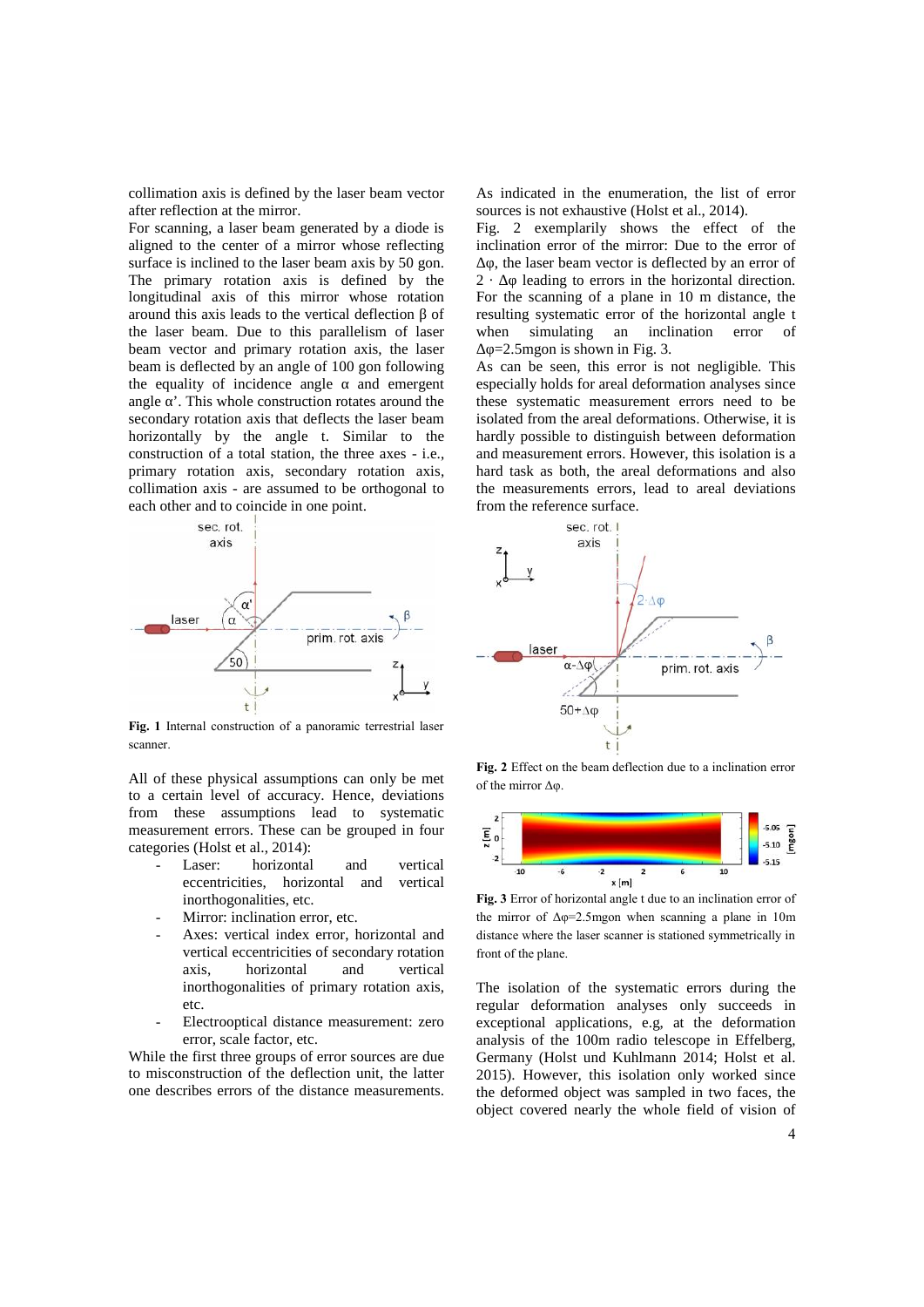the laser scanner and the object is known very accurately (Holst and Kuhlmann, 2014).

These matters of fact explain the necessity of calibrating a laser scanner before using it for deformation analyses. This calibration of terrestrial laser scanners is based on two steps:

- Defining the calibration parameters that have to be estimated and assessing of the corresponding equations. These differ partially from the ones of a total station, as has already been shown by the previous categorization and the view in the inside of a panoramic laser scanner (see Figs. 2- 3).
- Developing a calibration field that can be used to estimate the calibration parameters with high accuracy and low correlation.

Both steps are presently fields of action at research institutions, which can be seen by the great amount of publications where only a short selection can be named here: Gordon (2008), Holst und Kuhlmann (2014), Holst et al. (2014), Lichti et al. (2011), Reshetyuk (2006), Rietdorf (2005). For further discussion, see Kuhlmann and Holst (2016).

#### **3.2 Spatial correlations of scan points**

The stochastic model of terrestrial laser scans is often limited to assuming variances for the measured polar elements: horizontal angle, vertical angle and distance. Correlations either between these polar elements of one scan point as well as the ones between the polar elements of different points are neglected. This fact is reasoned by the lack of knowledge about the correlations. However, it represents the reality only insufficiently which can be specified in the following.

When sampling an object by a terrestrial laser scanner, four error sources degrade the accuracy of the scan points: the internal errors due to misconstruction (see Subsec. 3.1), the measurement configuration (i.e., incidence angle; Zamecnikova et al., 2015), metrological conditions and the object itself (Soudarissanane et al., 2011; Zogg, 2008). While the first category affects all measured polar elements of a laser scanner, the other ones affect only the electro-optical distance measurements. The error sources of each category lead to stochastic (random) as well as to deterministic (systematic) errors that can only be identified and eliminated to a certain amount. This especially holds for the object

errors that are mainly due to the material of the object, its color and reflectivity.

The systematic errors being not eliminated correlate the measurements as they are not normally distributed. Since most of these errors only vary slowly along the surface of the measured object (i.e., the ones due to similar angles of impact, object characteristics and metrological conditions), one can assume the correlation to be proportional to the distance between scan points. Hence, neighbored points are correlated very high whereas the correlation converges to zero with increasing point distance.

However, neither the correlations' magnitude nor their spatial decrease is known. Hence, by neglecting these correlations in the stochastic model of the deformation analysis, the estimated covariances are far too optimistic. Consequently, parameters and corresponding areal deformations are assumed to be significant because it is implied by the high parameter accuracy (Holst et al., 2014; Holst and Kuhlmann, 2014).

This can be emphasized by simulations: A plane is scanned in 10m distance where the measured distances are correlated between neighbored scan points. In real applications, this correlation would not be known. Hence, the covariance matrix would only consider variances of the polar elements. The global test of the approximation (Mikhail and Ackermann, 1979) is declined in this case. Contrary, if the correlation between the scan points had been known and, thus, had been integrated in the stochastic model, the global test would have been accepted.

In the first case, this global test, thus, indicates that observations, functional and stochastic model are not consistent. Since the observations are simulated, the decline of this global test can be reasoned by the neglect of correlations in the stochastic model. However, when performing real scans, this discovered inconsistency in the approximation could most probably not be related directly to the neglected spatial correlations of the scan points. Hence, due to the lack of information about spatial correlations, the non-deformed plane might be assumed to be deformed.

While the existence of correlations could have been proven in some studies (Koch and Kuhlmann, 2009; Koch et al., 2010) general strategies for revealing and assessing correlations are not at hand. This is challenging since these correlations presumably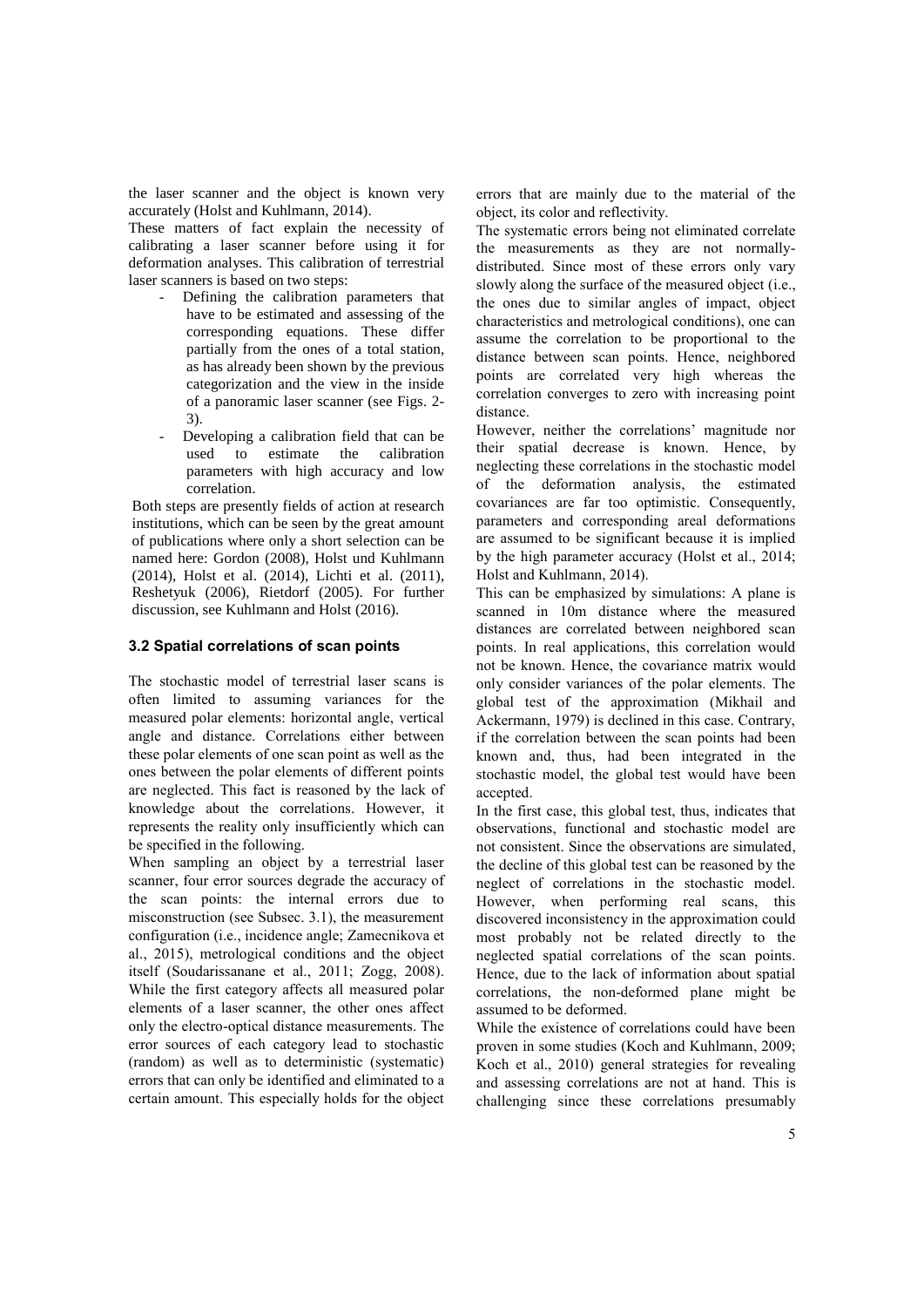differ by a large amount between different measurement configurations and object properties. Thus, estimating and including spatial correlations of scan points is a present field of action at laser scanner based deformation analyses. Prospective studies could focus on determining the effective number of measurements (Heunecke et al., 2013, pp. 346) and the correlation structure dependent on different configurations and object properties. Similar investigations also helped to improve the stochastic model of the GPS (Kuhlmann, 2003).

## **3.3 Configuration of surface approximation**

When approximating a scanned surface, the number of observations is usually sufficient regarding redundancy to estimate the surface parameters. The large number of scan points implies high accuracy and reliability of the derived results. However, both accuracy and reliability rather depend also on the regularity of the object sampling. At laser scanning, this object sampling is irregular due to the polar deflection.

Holst (2015) and Holst and Kuhlmann (2014) show that the network configuration of the surface approximation is a better indicator – compared to the absolute redundancy – for certifying the quality of the results of the surface approximation. For analyzing the network configuration, they use the partial redundancies combining functional model, stochastic model and sampling density. In this analysis, they reveal the large impact of the regularity of the object sampling. Here, not the absolute number of scan points is of interest but their spatial distribution.

At areal deformation analyses, the surface is not known completely. Instead, the surface may be affected by local, unknown deformations leading to arbitrary areal deviations from the reference surface. Their detection and quantification is one aim of the corresponding areal deformation analyses of the object. Consequently, the object knowledge – resulting in the associated surface parameterization – is only limited (see Sec. 3.5).

At laser scanner based deformation analyses, both aspects are combined: the sampling density is irregular and the object knowledge is incomplete. Integular and the object knowledge is incomplete.<br>This results in a biased parameter estimation. Holst and Kuhlmann (2014), Holst et al. (2014) and Holst (2015) revealed these biases for different kinds of deformation analyses by investigating the network configuration. A reduction of this bias and its variation that depend on the station of the laser

scanner can be obtained by (1) thinning the point cloud to a regular sampling, by (2) inserting spatial correlations between neighboring points or by (3) robust estimation (Holst et al., 2014). However, each of these solutions bears disadvantages since (1) scan points are eliminated, (2) nearly completely filled covariance matrices need to be processed or (3) different kind of error models are used for approximation.

Hence, handling the irregular sampling in combination with the limited object knowledge is a present field of action for laser scanner based deformation analyses (Holst, 2015).

#### **3.4 Surface parameterization**

The Introduction addresses the continualization of engineering geodesy which also strengthens the need of transforming point-wise methods used in deformation analyses to areal methods. This consideration can be highlighted by two selected aspects presented in the following.

#### **3.4.1** *Parameter-based freeform surfaces*

(1) Sec. 2.3 discusses several types of surface representations. Here, only the parameter-based approach relates the estimated parameters directly to geometric deformations. This has been done at, e.g., the deformation analysis of the Effelsberg radio telescope (Holst et al., 2015). However, the use of parameter-based approaches is presently restricted to deformation analyses of objects that can be parameterized by geometric primitives or other simple geometric forms.

At more complex objects, freeform surfaces like NURBS (Piegl and Tiller, 1997) or radial basis functions (Buhmann, 2003) would need to be used for approximation. This especially holds for natural objects as, e.g., leafs: Dupuis et al. (2016) compare a mesh based approach to a spline based approach at parameterizing leafs. The results attest the spline based approach significantly better accuracy and reliability. Harmening and Neuner (2015) additionally show the possibility of parameterizing more complex leafs by NURBS.

However, NURBS do not yet permit to relate individual parameters to individual areal deformations. Right now, there is no possibility to interpret these surface parameters so that they could be used for a parameter test in deformation analysis. Hence, these parameterizations are only used in surface-based approaches right now.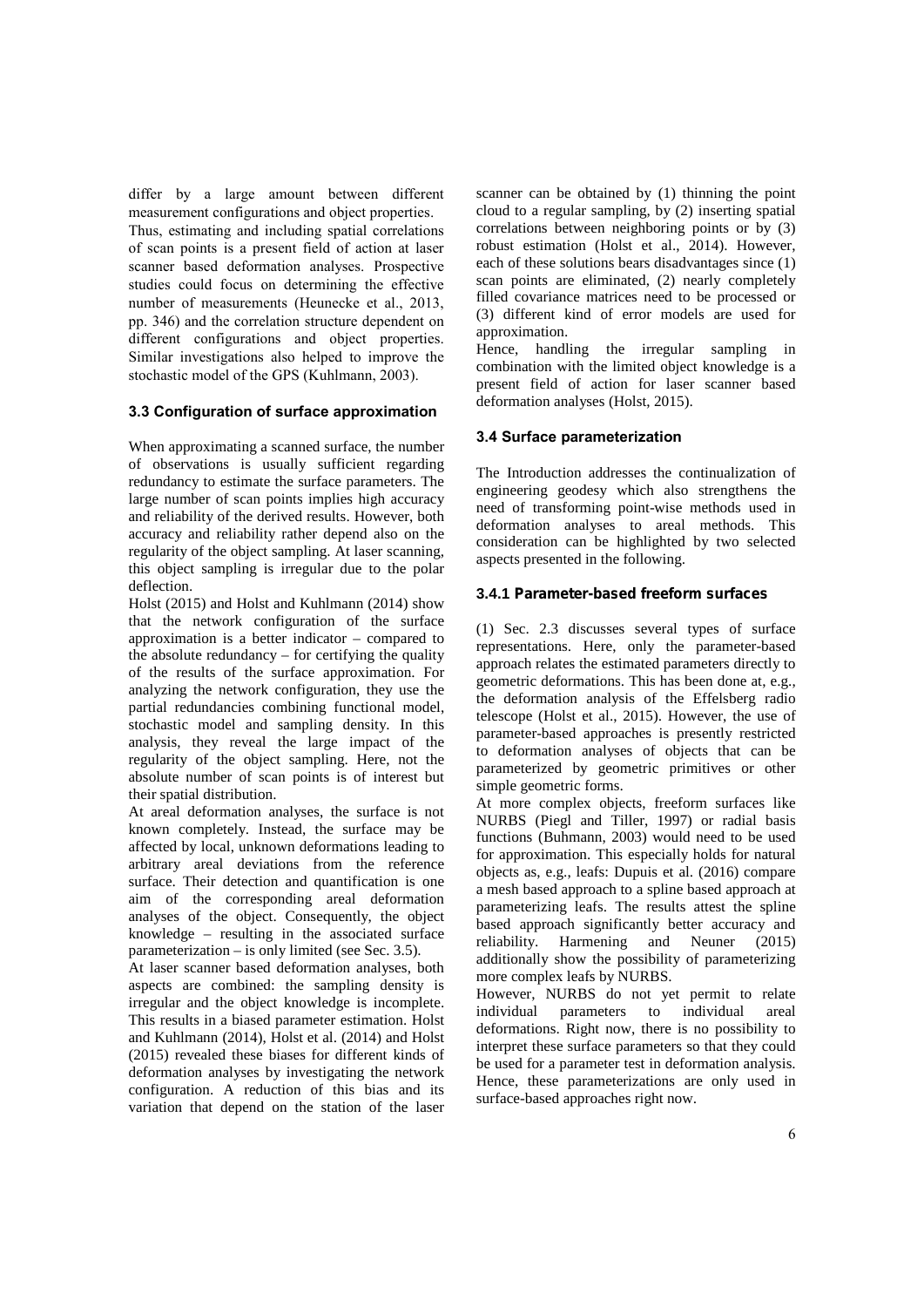Consequently, strategies for building freeform surfaces based on parameters that can directly be related to specific areal deformations are needed. Only then, parameter-based deformation analyses are not restricted anymore to simple geometric forms like main reflectors of radio telescopes.

## **3.4.2** *Inclusion of stochastic signal*

The results of the surface approximation and, hence, of the areal deformation analysis, depend by a high degree on the priori selected surface<br>representation. The corresponding surface representation. The corresponding surface parameters are defined in the functional model of approximation. Contrary, the stochastic model influences the deformation analysis by a fewer amount. This fact is advantageous right now since the stochastic model is not yet known close to reality (see Subsec. 3.2): only variances are incorporated, correlations between scan points are neglected.

However, due to correlations and systematic errors of the measurements, the surface representation should also allow the stochastic model to be forming. This is relevant since stochastic aspects that are not normally-distributed can build up surfaces that appear to be deterministic as well: e.g., correlations between scan points can lead to local deviations from the reference surface similar to real deformations.

A proper inclusion of the stochastic model could be done by estimating a stochastic signal within the surface approximation, similar to a collocation (Moritz 1978). Then, this stochastic signal being defined by its autocovariance function would optimally parameterize all correlations while the remaining deviations equal the areal deformations.

Hence, these considerations are directly helpful for areal deformation analyses: true deformations could be isolated from areal deviations resulting from correlations or a missing calibration of the laser scanner, respectively. As already mentioned, all of these deviations from the reference surface could appear similar. Following, the inclusion of a stochastic signal is a relevant field of action at laser scanner based deformation analyses. First considerations about this topic are also raised in Harmening and Neuner (2014; 2015).

## **3.5 Extended uncertainty**

At surface approximations, the functional model of the object, i.e., the surface parameterization, has to be defined priori. Thus, object knowledge has to be integrated. At some approaches, this object knowledge is given explicitly, e.g., at the deformation analysis of the main reflector of the 100m radio telescope in Effelsberg: The main reflector equals a rotational paraboloid. Contrary, when approximating, e.g., a church's vault or leafs (Harmening and Neuner, 2015), the object knowledge is only limited.

Independent from this general question whether the geometry of the object is known priori or is easy to parametrize, the object can only seldom be parameterized accurately. Hence, the surface parameterization is afflicted with uncertainty. However, previous studies about laser scanner based deformation analyses only consider metrological aspects affecting the uncertainty (see also Subsec. 3.1-3.2). Consequently, these considerations should be extended by the object uncertainty leading to an extended uncertainty model. Extended uncertainty models have already been proposed by Kutterer (1994; 2002), Schön (2003) and Neumann (2006).

The metrological uncertainty arises out of deterministic and stochastic errors (see Sec. 3.1- 3.2). Contrary, the object uncertainty arises out of imperfect knowledge and simplification: Imperfect knowledge describes the imprecise knowledge about the real object, simplification the generalized surface parameterization. The first aspect includes unknown deformations, the latter one object details being neglected in the surface parameterization.

Both types of object uncertainty affect the parameter estimation systematically and, thus, bias the deformation analysis (see also Sec. 3.3). While this bias cannot be reduced by including an extended uncertainty model, the inclusion of the object uncertainty would lead to more realistic parameter variances so that this bias would not be significant any more. Hence, an extended uncertainty model save from misleadingly detected deformations.

Integrating an extended uncertainty model would be feasible within an interval approach (Kutterer, 1994; Schön, 2003) or within the fuzzy-theory (Neumann, 2009) which could both be used instead of least squares estimation.

Altogether, these considerations need to be focused in future studies. An integration of object uncertainty seems to be unavoidable to deal with either limited object knowledge as well as with realistic estimates of the parameters' uncertainties.

Only if this succeeds, a significant parameter test for detecting and analyzing areal deformations can be performed. Hence, the integration of an extended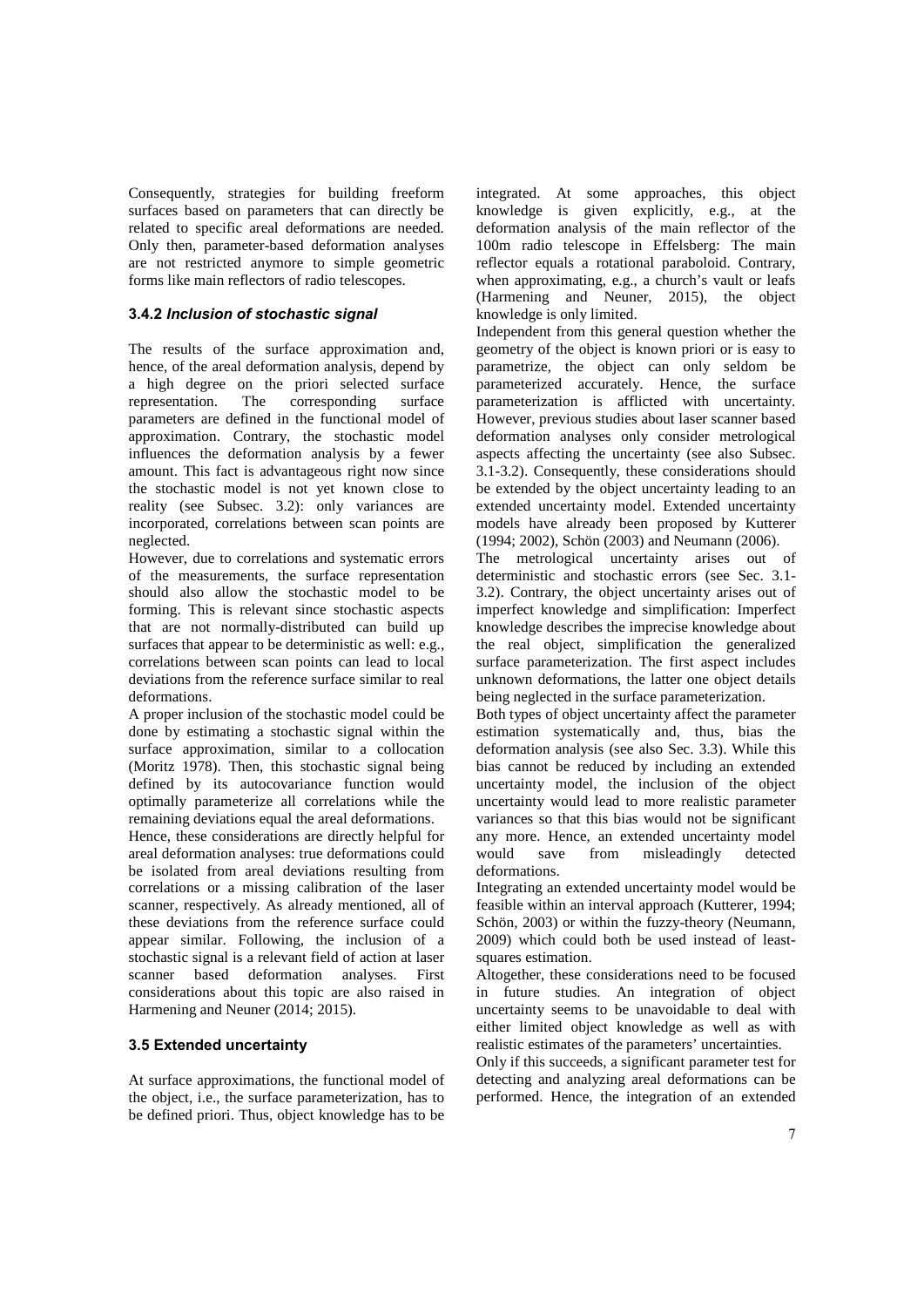uncertainty model is a present field of action at laser scanner based deformation analyses.

# **4 Conclusion and Outlook**

The present paper introduces, motivates and discusses several fields of action at laser scanner based deformation analyses. All of these aspects are new challenges at geodetic deformation analyses since the transformation from point-wise methods and tools to areal ones has not been performed sufficiently until now. Hence, this study mentions several methodical challenges that represent the model based fields of action at laser scanner based deformation analyses.

Furthermore, the quality assessment of point clouds derived from terrestrial laser scanners needs to be improved. Only then, it is possible to isolate internal systematic laser scanner errors and unavoidable correlations between scan points from true areal deformations. These corresponding mentioned challenges are, thus, metrological based fields of action.

While some of these challenges have already been  $\&$  Ge montioned in provious studies as listed in the Hesse, mentioned in previous studies as listed in the corresponding sections, the present paper connects them for the first time which can be highlighted by two examples:

- The need of an extended uncertainty model is highly correlated with the configuration of the approximation and the type of surface parameterization.
- When using non-calibrated laser scanners at deformation analyses with limited object knowledge, integrating a stochastic signal in the surface approximation properly should improve the parameter estimation.

In the end, laser scanner based deformation analyses can only exhaust their potential due to the nearly continuous object sampling if all of these challenges are solved satisfactorily. The task of solving these challenges as indicated in this study is, at once, the outlook to future work.

# **References**

- Alba, M., Fregnese, L, Prandi, F., Scaioni, M., Valgoi, P. (2006). Structural monitoring of a large dam by terrestrial lasre scanning. Int. Arch. Photogramm. Remote Sens. Spat. Inf. Sci. 36 (5)
- Buhmann, M.D. (2003). Radial Basis Functions: Theory and Implementations. Cambridge University Press, UK
- Chrzanowski, A., Frodge, S.L., Avella, S. (1993). The worldwide status of monitoring and analysis of dam deformations. In: Proceedings of  $7<sup>th</sup>$  International Symposium on Deformation Measurements together with 6 th Canadian Symposium on Mining Surveying, Banff, Alberta, pp. 77-88
- Dupuis, J., Holst, C., Kuhlmann, H. (2016). Laser scanner based growth analysis of plants as a new challenge for deformation monitoring. 3<sup>rd</sup> Joint International Symposium on Deformation Monitoring, Vienna
- Eling, D. (2009). Terrestrisches Laserscanning für die Bauwerksüberwachung. PhD thesis, Wissenschaftliche Arbeiten der Fachrichtung Geodäsie und Geoinformatik der Leibniz Universität Hannover, No. 282
- Gordon, B. (2008). Zur Bestimmung von Messunsicherheiten terrestrischer Laserscanner. PhD thesis, Fachbereich Bauingenieurwesen und Geodäsie der Technischen Universität Darmstadt, D 17
- Gräfe, G. (2007). High precision kinematic surveying with laser scanners. J. Appl. Geodesy, 1 (4), pp. 185-199
- Harmening, C., Neuner, H. (2014). Raumkontinuierliche Modellierung mit Freiformflächen. In: Schriftenreihe DVW, Band 78: Terrestrisches Laserscanning 2014 (TLS 2014), pp. 105–122, Wißner
- Harmening, C., Neuner, H. (2015). Continuous modelling of point clouds by means of freeform surfaces. Vermessung & Geoinformation 2+3/2015, pp. 121-129
- C. (2007). Hochauflösende kinematische Objekterfassung mit terrestrischen Laserscannern, PhD thesis, , DGK (German Geodetic Commission), C 608
- Heunecke, O., Kuhlmann, H., Welsch, W., Eichhorn, A., Neuner, H. (2013). Auswertung geodätischer Überwachungsmessungen. In: Möser, Müller, Schlemmer (Eds.): Handbuch Ingenieurgeodäsie, 2nd edition, Wichmann, Heidelberg
- Holst, C. (2015). Analyse der Konfiguration bei der Approximation ungleichmäßig abgetasteter Oberflächen auf Basis von Nivellements und terrestrischen Laserscans. PhD thesis, Universitäts- und Landesbibliothek Bonn
- Holst, C., Artz, T., Kuhlmann, H. (2014). Biased and unbiased estimates based on laser scans of surfaces with unknown deformations. J. Appl. Geodesy, 8 (3), pp. 169- 183
- Holst, C., Kuhlmann, H. (2014). Aiming at self-calibration of terrestrial laser scanners using only one single object and one single scan. J. Appl. Geodesy 8 (4), pp. 295-310
- Holst, C., Nothnagel, A., Blome, M., Becker, P., Eichborn, M., Kuhlmann, H. (2015). Improved area-based deformatoin analysis of a radio telescope's main reflector based on terrestrial laser scanning. J. Appl. Geodesy 9 (1), pp. 1-13
- Holst, C., Tegelbeckers, J., Kuhlmann, H. (2014). Erkennung und Erklärung von systematischen Effekten beim TLS, In:<br>Schriftenreihe DVW, Band 78. "Terrestrisches Schriftenreihe DVW, Band 78, Laserscanning 2014 (TLS 2014)", pp. 51-68, Wißner
- Ioannidis, C., Valani, A., Georgopoulos, A., Tsiligiris, E. (2006). 3D model generation for deformation analysis using laser scanning data of a cooling tower. In:  $3<sup>rd</sup>$  IAG / 12<sup>th</sup> FIG Symposium, Baden, Germany